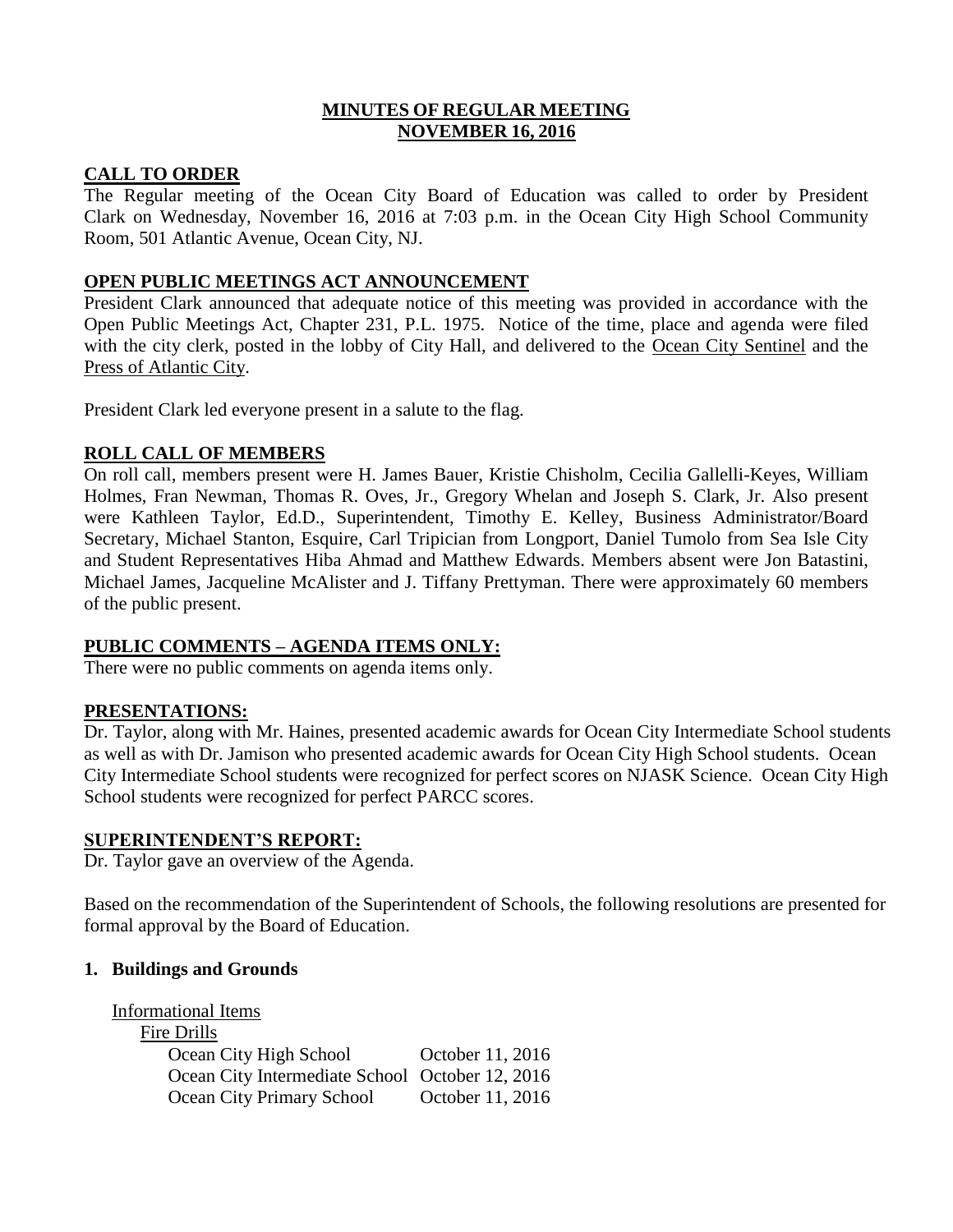Security Drills

| Ocean City High School                          | October 4, 2016  |
|-------------------------------------------------|------------------|
| Ocean City Intermediate School October 14, 2016 |                  |
| Ocean City Primary School                       | October 14, 2016 |

 Buildings and Grounds Committee Report – Mr. Oves, Chairperson Mr. Oves gave a report of the Committee meeting.

### *Motion by Mr. Holmes, seconded by Mrs. Chisholm, and carried unanimously, the Board of Education approved the following Superintendent's recommendations by "roll call vote."*

## **2. Curriculum and Student Affairs**

A. Out of District Placements

| The Board approves the following out-of-district placements for the 2016-17 school year: |               |          |          |
|------------------------------------------------------------------------------------------|---------------|----------|----------|
| Placement                                                                                | # of Students | District | Tuition  |
| <b>Coastal Learning Center</b>                                                           |               | OC       | \$47,934 |
| <b>CMCSSSD</b>                                                                           |               | OC       | \$49,400 |
| <b>CMCSSSD</b>                                                                           |               | OC       | \$56,450 |
| <b>CMCSSSD</b>                                                                           |               | OC       | \$56,450 |
|                                                                                          |               |          |          |

- B. High School Field Trip Request The Board approves the attached High School Field Trip list.
- C. High School Winter Sports' Schedules (Attachment #2.C) The Board approves the attached High School 2016-17 Winter Sports' Schedules.
- Informational Items

Out-of-School Suspension Reports for October 2016

 Curriculum and Student Affairs Committee Report – Mrs. McAlister, Chairperson In Mrs. McAlister's absence, Mr. Bauer gave a report of the Committee meeting.

## **3. Finance**

- A. Bill List (Attachment #3.A) The Board approves the payment of bills for November 2016 in the amount of \$3,460,313.42.
- B. Secretary and Monthly Cash Reconciliation Reports (Attachment #3.B) The Board approves the Board Secretary's Monthly Financial Report and the Monthly Cash Reconciliation Report for September 2016.
- C. Line Item Transfers (Attachment #3.C) The Board approves the revenue and appropriation transfers for September 2016. The Board also acknowledges receipt of the State of NJ mandated transfer reconciliation form for September 2016.
- D. Travel & Expense Reimbursement (Attachment #3.D) The Board approves the November 2016 list of Board of Education Members and School District Staff travel and related expense reimbursements.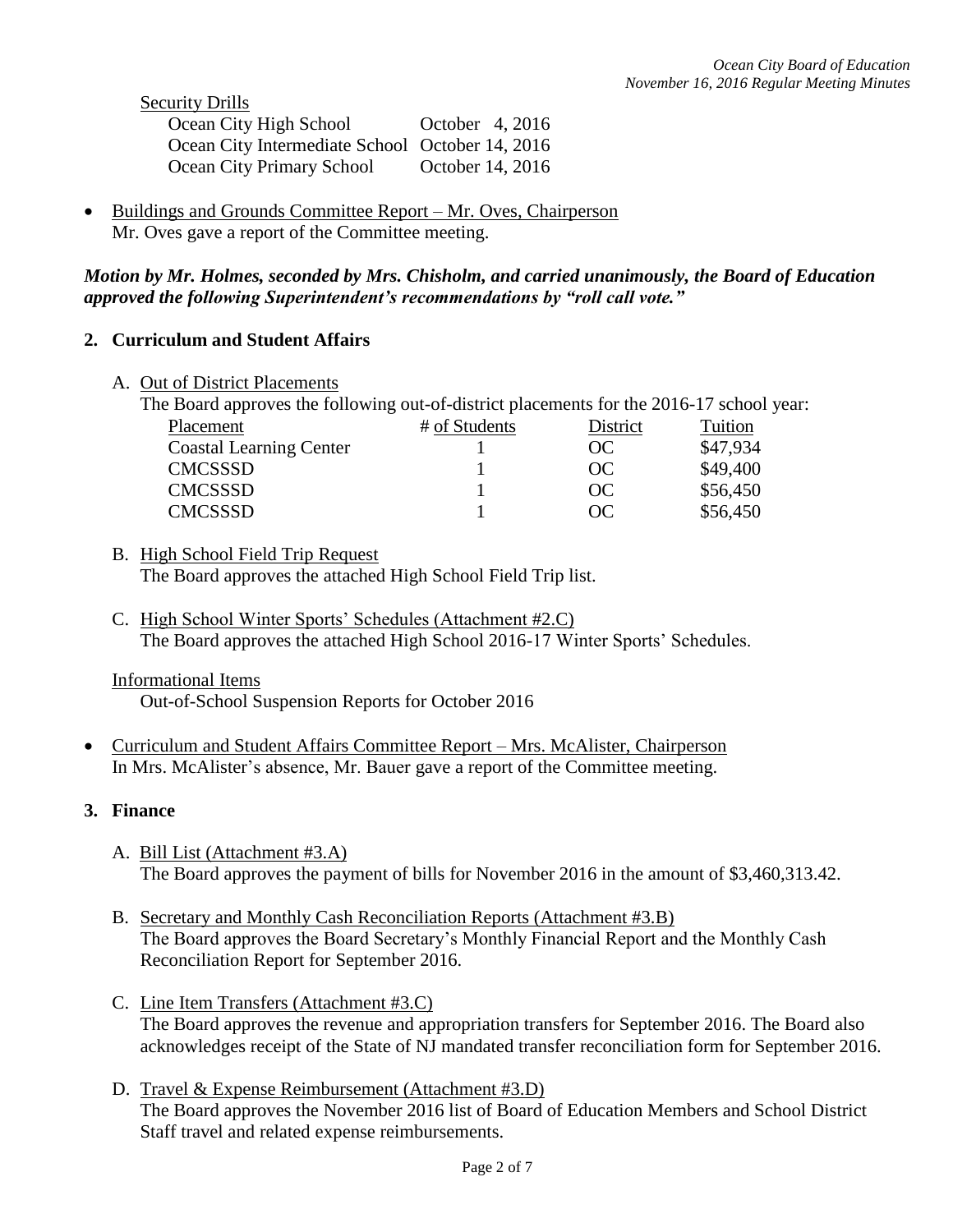- E. Food Service Report (Attachment #3.E) The Board accepts the Food Service Monthly Finance Report for October 2016.
- F. Acceptance of Revised Nonpublic Technology Aid The Board accepts the revised Nonpublic Technology Aid for Westminster Christian Academy for the 2016-17 school year in the amount of \$1,300.
- G. Acceptance of Nonpublic Security Aid The Board accepts Nonpublic Security Aid for Westminster Christian Academy for the 2016-17 school year in the amount of \$2,500.
- H. Acceptance of Ocean City Free Public Library Grant Funds The Board accepts grant funds in the amount of \$20,190 from the Ocean City Free Public Library for "Bringing the Wetlands to Life in Ocean City" for January 2017 to June 2017.
- I. Joint Transportation Agreement

The Board approves the 2016-17 Joint Transportation Agreement with the Upper Township Board of Education (host district) for transportation of Ocean City (joiner) students as follows:

|         |         |                               |                | <b>Host</b> | Joiner       |             |
|---------|---------|-------------------------------|----------------|-------------|--------------|-------------|
|         |         | Start Date End Date Route No. | Destination    | Students    | Students     | Joiner Cost |
| 9/12/16 | 6/30/17 | COAST                         | Yale School    |             | $\mathbf{I}$ | \$13,725.00 |
| 10/5/16 | 6/30/17 | COAST                         | Coastal Learn. |             |              | \$12,525.00 |

- **4. Personnel** (All motions are upon Superintendent's recommendation:)
	- A. Substitutes and Sporting Event Workers (Attachment #4.A) The Board approves the attached criminal history approved/HIB trained substitutes and sporting event workers for the 2016-17 school year.
	- B. Short-Term District Substitute (Attachment #4.B) The Board approves the contract for Terrence Crowley, as a short-term substitute acting superintendent, on an as needed basis.
	- C. Leave of Absence District Supportive Staff (Attachment #4.C) The Board approves employee #3019, an unpaid FMLA/NJFLA leave of absence, effective November 14, 2016 through on or before December 23, 2016, with an expected return date of January 3, 2017.
	- D. Resignation High School Coach The Board accepts the resignation of Timothy Cook, winter track assistant coach, effective for the 2016-17 school year.
	- E. High School Coaches, Stipends and Volunteers (Attachment #4.E) The Board approves the attached High School coaches, stipends and volunteers for the 2016-17 school year.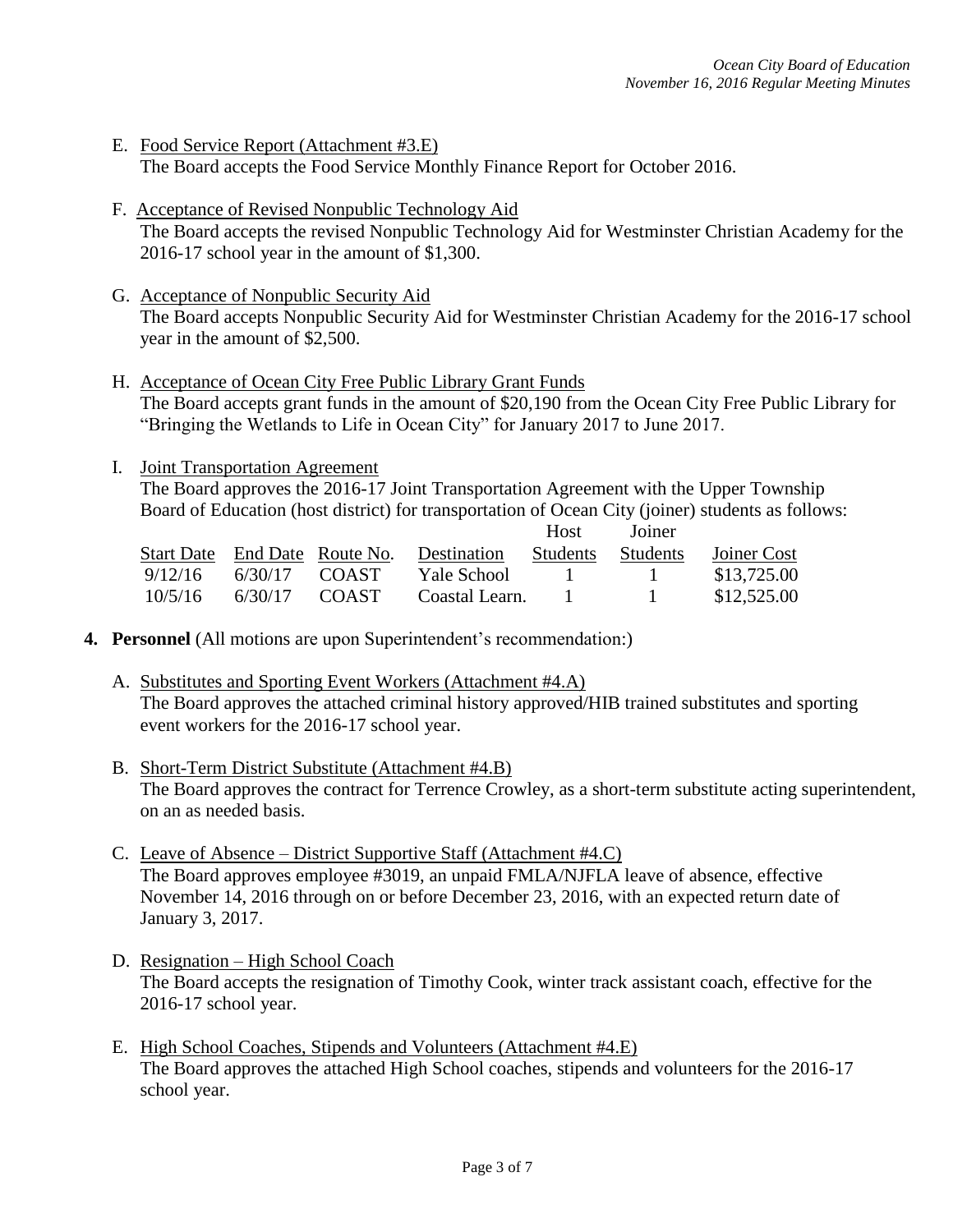F. High School Co-Curricular Activity Club Advisors and Stipends

The Board revises the co-curricular activity club advisor for the High School Mascot Club from Gregory Wheeldon, level 4, at a stipend of \$3,480, to co-advisors Gregory Wheeldon and Donald Toal, ½ of level 4, at a stipend of \$1,740 each.

G. High School Concert Piano Accompanist and Stipends

The Board approves Andrew Hink, High School concert piano accompanist for the winter and spring concerts, at a maximum stipend of \$350 for each performance (stipend based on and paid by ticket sales).

H. High School Prom Stipend

The Board approves Rosemary Millar, School Nurse for the High School Prom, at a stipend of \$30 per hour, not to exceed 5 hours.

I. Leaves of Absence – High School Certificated Staff (Attachment #4.I) The Board approves the following High School certificated staff leaves of absence:

Employee #0679, a paid leave of absence, effective December 8, 2016 through January 10, 2017, with an expected return date of January 11, 2017

Employee #1728, a paid leave of absence, effective November 23, 2016 through December 23, 2016, with an expected return date of January 3, 2017

Employee #3489, a paid leave of absence, effective January 9, 2017 through February 3, 2017, an unpaid FMLA leave of absence, effective February 6, 2017 through February 17, 2017, and an unpaid FMLA/NJFLA leave of absence, effective February 21, 2017 through April 7, 2017, with an expected return date of April 10, 2017

J. Extended Leaves of Absence – High School Certificated Staff (Attachment #4.J) The Board approves the following High School certificated staff leaves of absence:

Employee #0066, an extended paid leave of absence from November 17, 2016 through December 23, 2016, with an expected return date of January 3, 2017

Employee #0204, an extended paid leave of absence from October 31, 2016 through on or before November 29, 2016

K. Extension for Short-Term Leave Replacements – High School Certificated Staff The Board approves the extension of the following short-term leave replacements:

George Plamantouras, short-term leave replacement High School teacher, an extension through on or before November 29, 2016, at a stipend of \$160 per diem.

Sharon Pizagno, short-term leave replacement High School Teacher/Librarian, an extension through December 2, 2016, at a stipend of \$160 per diem.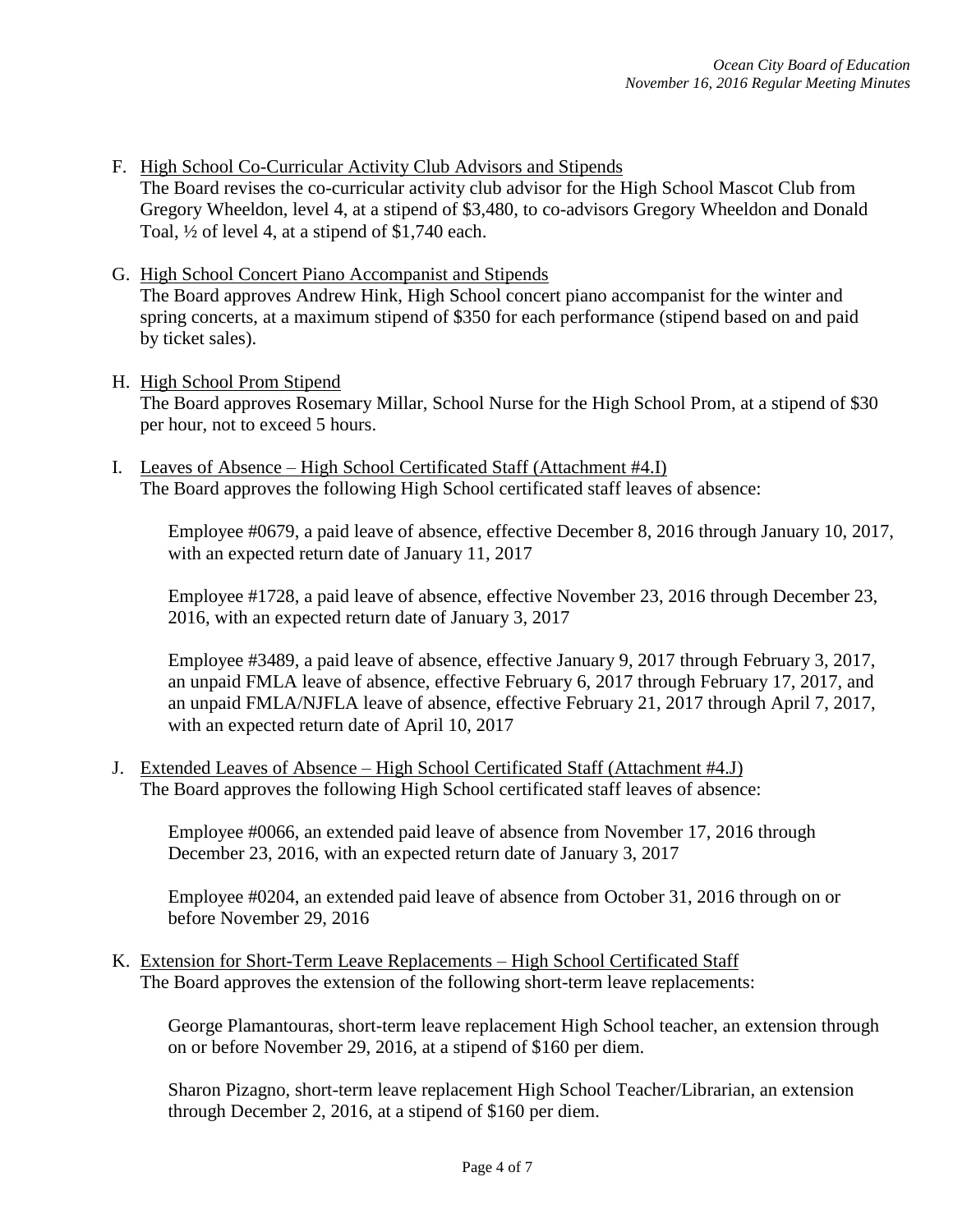- L. Extended Leave of Absence High School Supportive Staff (Attachment #4.L) The Board approves employee #2229, an extended FMLA unpaid leave of absence from October 31, 2016 through December 22, 2016, with an expected return date of December 23, 2016.
- M. Tenure High School Certificated Staff
	- The Board approves the granting of tenure to the following High School certificated staff: Sean Matthews, Health and Physical Education Teacher, effective January 3, 2017 Lisa O'Neill, Special Education Teacher, effective January 4, 2017
- Negotiations Committee Report Mr. Bauer, Chairperson No report.
- **5. Policy**
	- A. Policy  $2<sup>nd</sup>$  Reading The Board approves the following replacements, additions and/or deletions to the Board Policy and/or Regulation Manuals.
		- 9182 Co-Curricular Activity/Club Volunteer
- Policy Committee Report Mrs. Prettyman, Chairperson In Mrs. Prettyman's absence, Dr. Taylor gave a report of the Committee meeting.

#### **6. District Communications**

 District Communications Committee Report - Ms. Gallelli-Keyes, Chairperson Ms. Gallelli-Keyes gave a report of the Committee meeting.

*Motion by Mr. Bauer, seconded by Ms. Gallelli-Keyes, and carried unanimously, the Board of Education (Ocean City Representatives) approved the following Superintendent's recommendations by "roll call vote."* 

#### **2. Curriculum and Student Affairs**

- D. Intermediate School Field Trip Request **(Ocean City Representatives Only)** The Board approves the attached Intermediate School Field Trip list.
- E. Intermediate School Winter Sports' Schedules (Attachment #2.E) **(Ocean City Representatives Only)** The Board approves the attached Intermediate School 2016-17 Winter Sports' Schedules.
- F. Harassment, Intimidation, and Bullying (HIB) Case Finding **(Ocean City Representatives Only)** The Board adopts and approves Harassment, Intimidation and Bullying (HIB) Case Finding as reported in the attached.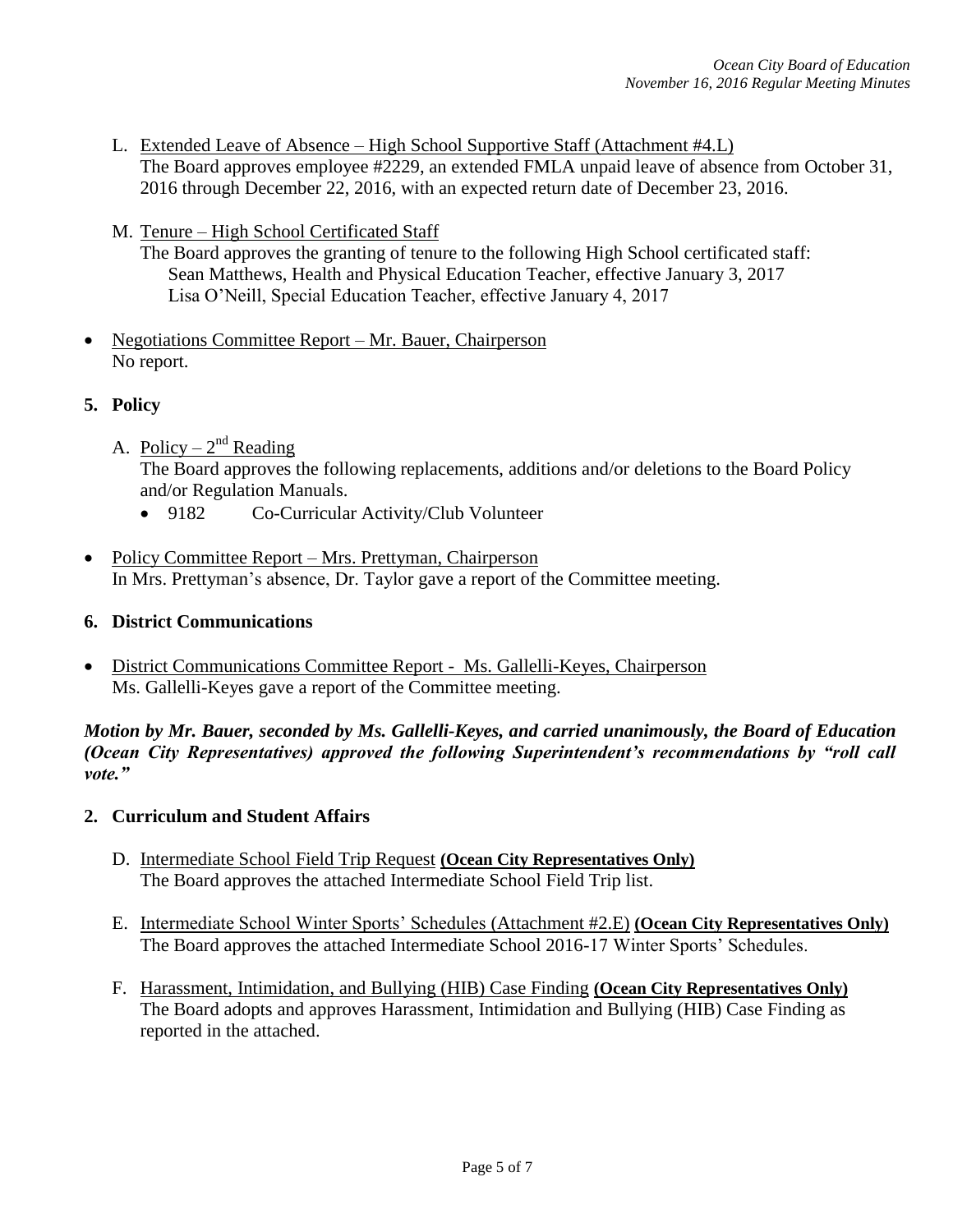# **3. Finance**

- J. Joint Transportation Agreement **(Ocean City Representatives Only)**
	- The Board approves the 2016-17 Joint Transportation Agreement with Atlantic County Special Services. Atlantic County Special Services (host) will transport one Ocean City (joiner) student to Russell Swift School, Egg Harbor Township on Route No. OC-Swift starting September 1, 2016 to June 30, 2017, at a joiner cost of \$18,000.
- **4. Personnel** (All motions are upon Superintendent's recommendation :)
	- N. Tenure Intermediate School Certificated Staff **Ocean City Representatives Only)** The Board approves the granting of tenure to the following Intermediate School certificated staff: Lisa Cuneo, Health and Physical Education Teacher, effective January 3, 2017 Robert Spiegel, Mathematics Teacher, effective January 24, 2017
	- O. Revised Leave of Absence Intermediate School Certificated Staff (Attachment #4.O) (**Ocean City Representatives Only)**

The Board approves employee #2903, a revised FMLA/NJFLA intermittent leave of absence, effective October 12, 2016 through October 25, 2016, December 9, 2016 through December 16, 2016, and January 2, 2017 through January 6, 2017.

P. Leave of Absence – Intermediate School Certificated Staff (Attachment #4.P) **(Ocean City Representatives Only)**

The Board approves employee #0246, a paid leave of absence, effective October 20, 2016 through on or before November 21, 2016.

Q. Short-Term Leave Replacement – Intermediate School Certificated Staff **(Ocean City Representatives Only)** The Board ratifies Marcia Vogel, short-term leave replacement Intermediate School fifth grade teacher, effective November 3, 2016 through on or before November 18, 2016, at a stipend of \$160 per diem.

## **APROVAL OF MINUTES:**

Motion by Mr. Bauer, seconded by Mr. Holmes, and carried unanimously by roll call vote, the Board of Education approved the minutes of the October 19, 2016 Special Meeting/Finance Committee of the Whole Meeting as presented.

Motion by Mr. Holmes, seconded by Mr. Bauer, and carried unanimously by roll call vote, the Board of Education approved the minutes of the October 19, 2016 Regular Meeting as presented.

# **UNFINISHED BUSINESS:**

There was no unfinished business.

## **NEW BUSINESS:**

There was no new business.

## **PUBLIC COMMENTS:**

Victor Staniec, Ocean City, addressed the Board regarding agenda item #4.B and an online story he read regarding PARCC scores.